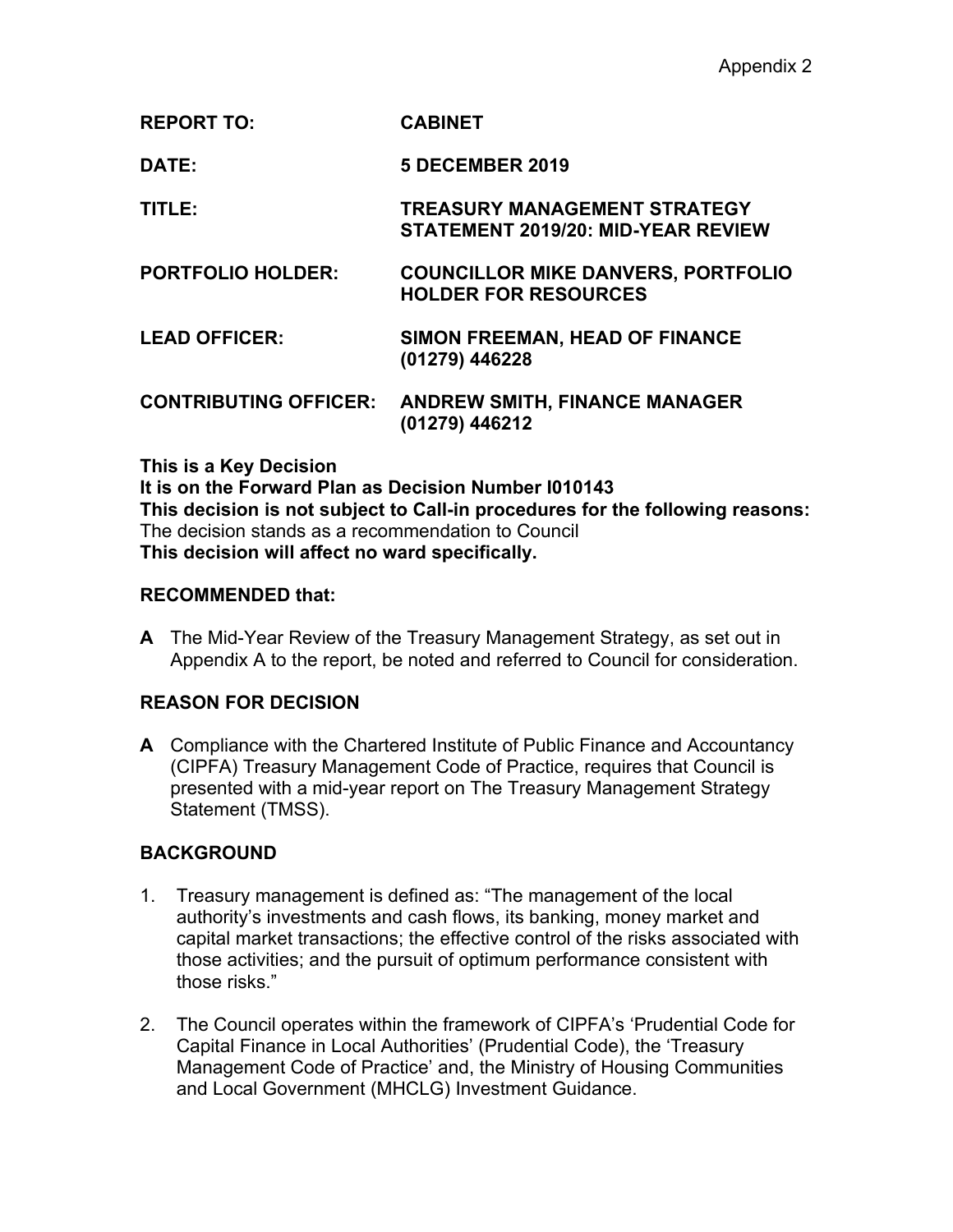- 3. The primary requirements of the Code are as follows:
	- a) Creation and maintenance of a Treasury Management Policy Statement;
	- b) Creation and maintenance of Treasury Management Practices (TMPs);
	- c) Receipt by the Council of an annual Treasury Management Strategy (TMS), including Annual Investment Strategy and Minimum Revenue Provision Policy for the year ahead, a Mid-Year Review of the Treasury Management Strategy and an Annual Report (stewardship report);
	- d) Delegation by the Council of responsibilities for implementing and monitoring treasury management policies and practices and for the execution and administration of treasury management decisions;
	- e) Delegation by the Council of the role of scrutiny of treasury management strategy and policies to a specific named body. For this Council the current TMS specifies that responsibility for the delegated scrutiny role is delegated to the Cabinet Overview Working Group.

# **ISSUES/PROPOSALS**

- 4. As part of the primary requirements for reporting to Council, the mid-year review of the TMS has been prepared in compliance with CIPFA's Code of Practice and is attached to this report as Appendix A. Economic commentary has been provided by the Council's Treasury Management Advisors, Arlingclose Ltd.
- 5. Whilst no new external borrowing has been undertaken by the Council so far in 2019/20, existing borrowing comprises the protection and certainty of fixedterm debt.
- 6. The Bank Rate has remained at 0.75 per cent since August 2018. Some analysts believe that base rate is unlikely to rise over the next two to three years. The Council's overriding response is to ensure the security of investments above liquidity and yield. The effect of Brexit with prospect of a 'no deal' is a cause for concern. Officers aim to ensure that investments are made in the most cost efficient and effective manner.
- 7. On an on-going basis, officers continue to work within the scope of the TMS in order to contain counterparty risk as far as practically possible. Treasury management activities operate under a high-profile reporting mechanism, and